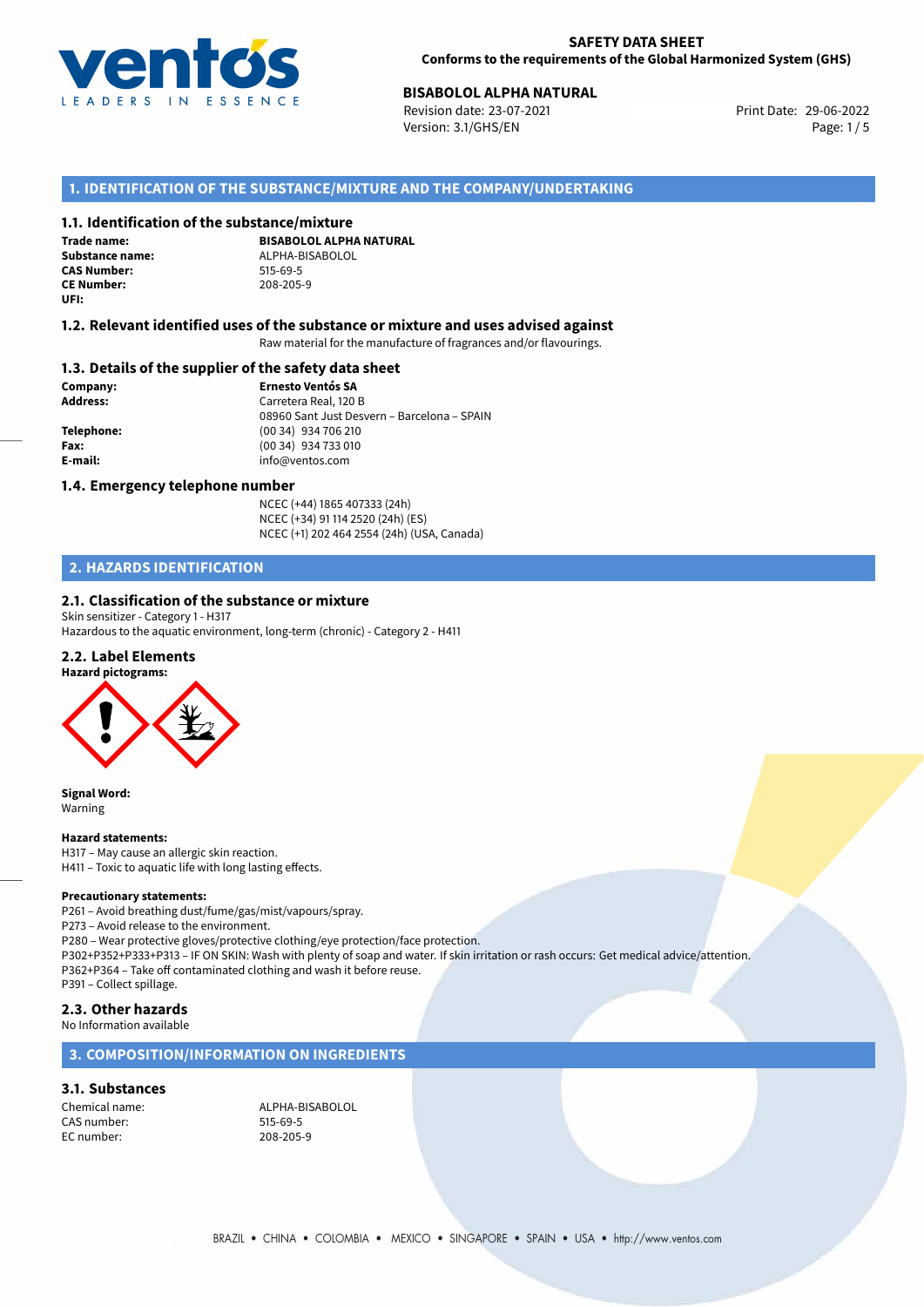

## **BISABOLOL ALPHA NATURAL**<br> **29-06-2022 Revision date: 23-07-2021 BISABOLOGIC PROPERTY PROPERTY Print Date: 29-06-2022**

Revision date: 23-07-2021 Version: 3.1/GHS/EN Page: 2 / 5

#### **Hazardous constituents:**

| <b>Chemical Name</b>                                                         | % (w/w)   | CAS No<br><b>EC No</b> | <b>Classification according to GHS</b>                                                                                       |  |
|------------------------------------------------------------------------------|-----------|------------------------|------------------------------------------------------------------------------------------------------------------------------|--|
| ALPHA-BISABOLOL                                                              | $\geq$ 50 | 515-69-5<br>208-205-9  | Skin sensitizer - Category 1 - H317<br>$\vert$ Hazardous to the aquatic environment, long-term (chronic) - Category 2 - H411 |  |
| $\sigma$ and the full term of the leadership term and a function of $\sigma$ |           |                        |                                                                                                                              |  |

[See the full text of the hazard statements in section 16.](#page-4-0)

#### **3.2. Mixtures**

Not applicable.

## **4. FIRST-AID MEASURES**

#### **4.1. Description of necessary first aid measures**

| Ingestion:    | Rinse mouth with water.<br>Obtain medical advice.<br>Keep at rest. Do not induce vomiting.                                                           |
|---------------|------------------------------------------------------------------------------------------------------------------------------------------------------|
| Eye contact:  | In case of contact with eyes, rinse immediately with plenty of water for at least 15 minutes and seek medical advice.                                |
| Inhalation:   | Remove person to fresh air and keep at rest.<br>Seek immediate medical advice.                                                                       |
| Skin contact: | Take off immediately all contaminated clothing.<br>Thoroughly wash affected skin with soap and water.<br>Seek medical attention if symptoms persist. |

## **4.2. Most important symptoms and effects, both acute and delayed**

No information available.

#### **4.3. Indication of any immediate medical attention and special treatment needed** No information available.

## **5. FIRE-FIGHTING MEASURES**

#### **5.1. Extinguishing Media**

Water spray, carbon dioxide, dry chemical powder or appropriate foam. For safety reasons do not use full water jet.

#### **5.2. Special hazards arising from the substance or mixture**

Known or Anticipated Hazardous Products of Combustion: Emits toxic fumes under fire conditions.

#### **5.3. Advice for firefighters**

High temperatures can lead to high pressures inside closed containers. Avoid inhalation of vapors that are created. Use appropriate respiratory protection. Do not allow spillage of fire to be poured into drains or watercourses. Wear self-contained breathing apparatus and protective clothing.

#### **6. ACCIDENTAL RELEASE MEASURES**

#### **6.1. Personal precautions, protective equipment and emergency procedures**

Evacuate surronding areas. Ensure adequate ventilation. Keep unnecessary and unprotected personnel from entering. Do not breathe vapor/spray. Avoid contact with skin and eyes. Information regarding personal protective measures: see section 8.

#### **6.2. Environmental precautions**

To avoid possible contamination of the environment, do not discharge into any drains, surface waters or groundwaters.

#### **6.3. Methods and materials for containment and cleaning up**

Cover with an inert, inorganic, non-combustible absorbent material (e.g. dry-lime, sand, soda ash). Place in covered containers using non-sparking tools and transport outdoors. Avoid open flames or sources of ignition (e.g. pilot lights on gas hot water heater). Ventilate area and wash spill site after material pickup is complete.

#### **6.4. Reference to other sections**

Information regarding exposure controls, personal protection and disposal considerations can be found in sections 8 and 13.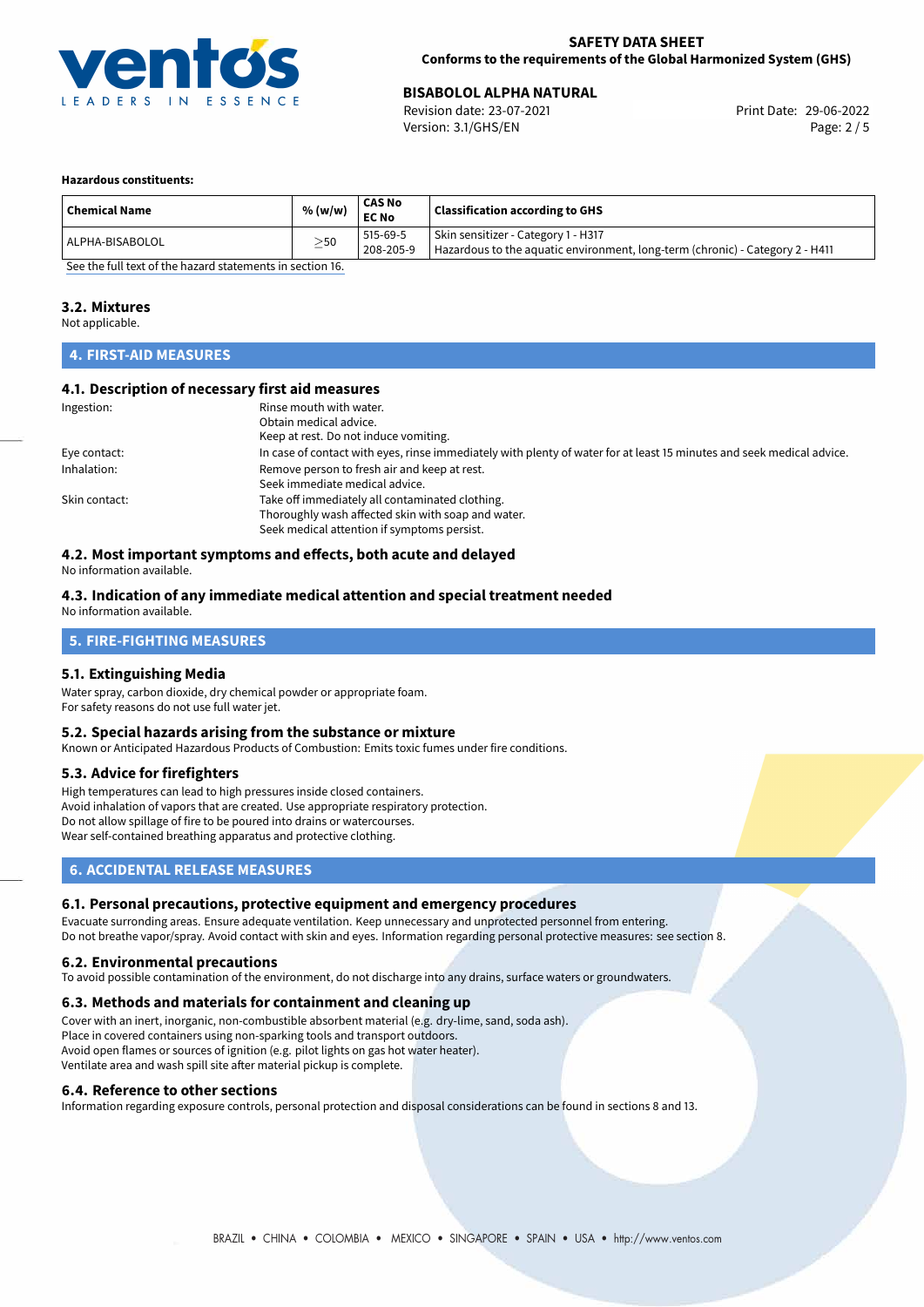

#### **SAFETY DATA SHEET Conforms to the requirements of the Global Harmonized System (GHS)**

## **BISABOLOL ALPHA NATURAL**<br>
Revision date: 23-07-2021<br> **Print Date: 29-06-2022**

Revision date: 23-07-2021 Version: 3.1/GHS/EN Page: 3 / 5

## **7. HANDLING AND STORAGE**

#### **7.1. Precautions for safe handling**

Do not store or handle this material near food or drinking water. Do not smoke. Avoid contact with the eyes, skin and clothing. Wear protective clothing and use glasses. Observe the rules of safety and hygiene at work. Keep in the original container or an alternative made from a compatible material.

## **7.2. Conditions for safe storage, including any incompatibilities**

Store in tightly closed and preferably full containers in a cool, dry and ventilated area, protected from light. Keep away from sources of ignition (e.g. hot surfaces, sparks, flame and static discharges). Keep away from incompatible materials (see section 10).

#### **7.3. Specific end use(s)**

No information available.

**8. EXPOSURE CONTROLS AND PERSONAL PROTECTION**

#### **8.1. Control parameters**

Components with occupational exposure limits: None known.

#### **8.2. Exposure controls**

Measures should be taken to prevent materials from being splashed into the body. Provide adequate ventilation, according to the conditions of use. Use a mechanical exhaust if required.

#### **8.3. Individual protection measures, such as personal protective equipment**

| Eye/Face protection:             | Chemical safety goggles are recommended. Wash contaminated goggles before reuse.                                                            |  |  |  |  |
|----------------------------------|---------------------------------------------------------------------------------------------------------------------------------------------|--|--|--|--|
| Hand Protection:                 | Chemical-resistant gloves are recommended. Wash contaminated gloves before reuse.                                                           |  |  |  |  |
| Body protection:                 | Personal protective equipment for the body should be selected based on the task being performed and the risks<br>involved.                  |  |  |  |  |
| Respiratory Protection:          | In case of insufficient ventilation, use suitable respiratory equipment.                                                                    |  |  |  |  |
| Environmental exposure controls: | Emissions from ventilation or process equipment should be checked to ensure they comply with environmental<br>protection legislation.       |  |  |  |  |
|                                  | In some cases, filters or engineering modifications to the process equipment will be necessary to reduce emissions to<br>acceptable levels. |  |  |  |  |
|                                  |                                                                                                                                             |  |  |  |  |

## **9. PHYSICAL AND CHEMICAL PROPERTIES**

#### **9.1. Information on basic physical and chemical properties**

| Appearance:                            | Liquid                          |
|----------------------------------------|---------------------------------|
| Colour:                                | Conforms to standard            |
| Odour:                                 | Conforms to standard            |
| Odour theshold:                        | Not determined                  |
| pH:                                    | Not determined                  |
| Melting point/freezing point:          | Not determined                  |
| Boling point/boiling range $(°C)$ :    | 265°C (1 atm);126°C(702 mm Hg)  |
| Flash point:                           | $101^{\circ}$ C                 |
| Evaporation rate:                      | Not determined                  |
| Flammability:                          | Not determined                  |
| Lower flammability/Explosive limit:    | Not determined                  |
| Upper flammability/Explosive limit:    | Not determined                  |
| Vapour pressure:                       | Not determined                  |
| Vapour Density:                        | Not determined                  |
| Density:                               | $0,92-0,935$ g/mL (20°C)        |
| Relative density:                      | $0,92-0,935(20^{\circ}C)$       |
| Water solubility:                      | <b>INSOLUBLE IN WATER</b>       |
| Solubility in other solvents:          | <b>SOLUBLE IN ETHANOL</b>       |
| Partition coefficient n-octanol/water: | >3                              |
| Auto-ignition temperature:             | LFL: 0,8%; UFL: 3,8%            |
| Decomposition temperature:             | Not determined                  |
| Viscosity, dynamic:                    | 128 cPs (viscosidad Brookfield) |
| Viscosity, kinematic:                  | Not determined                  |
| Explosive properties:                  | Not determined                  |
| Oxidising properties:                  | <b>NONE EXPECTED</b>            |
|                                        |                                 |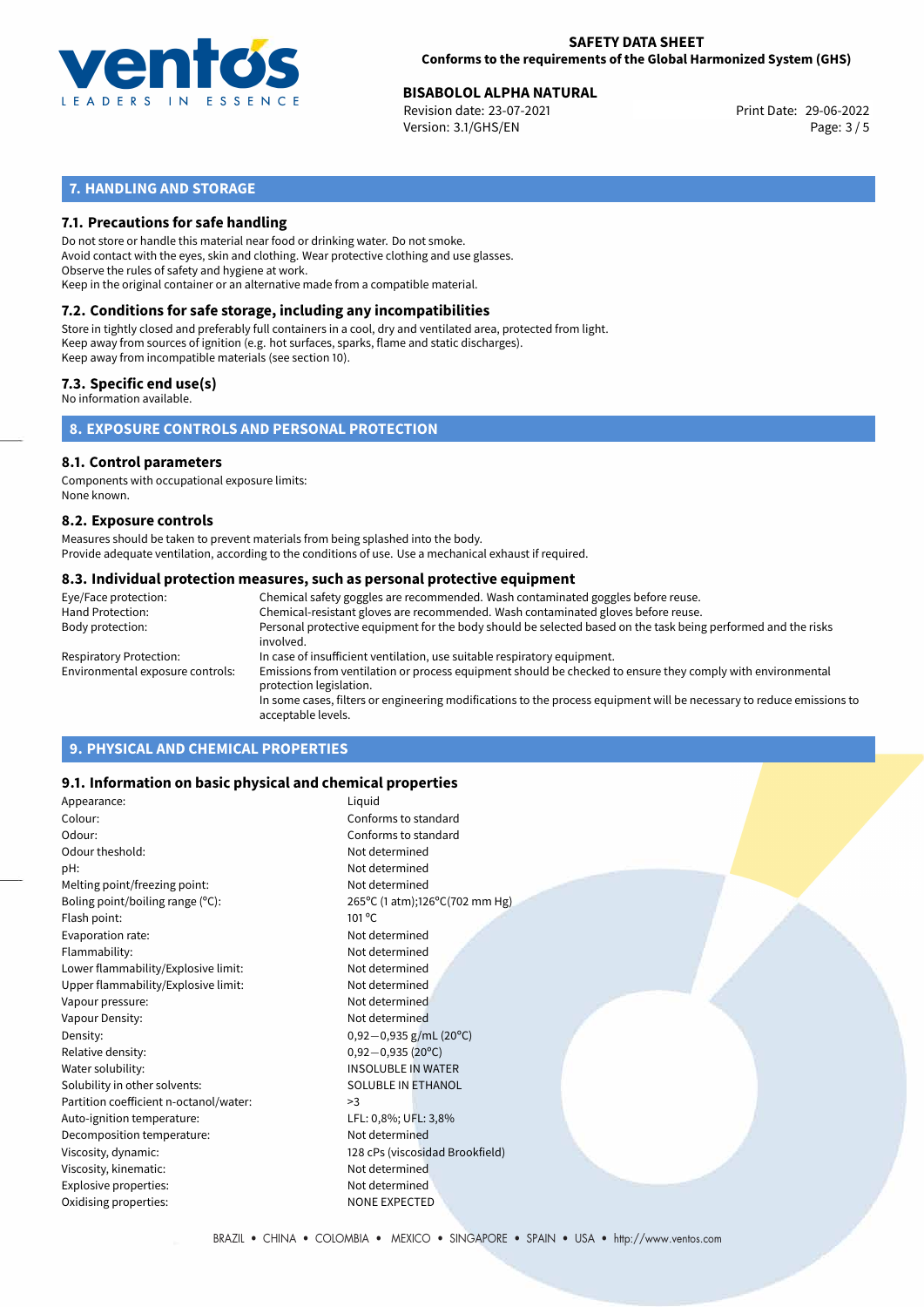

# **BISABOLOL ALPHA NATURAL**<br> **29-06-2022 Biography Biography Brit Date:** 29-06-2022 **Brit Date:** 29-06-2022

Revision date: 23-07-2021 Version: 3.1/GHS/EN Page: 4 / 5

## **10. STABILITY AND REACTIVITY**

#### **10.1. Reactivity**

No hazardous reactions if stored and handled as prescribed/indicated.

#### **10.2. Chemical stability**

The product is stable if stored and handled as prescribed/indicated.

#### **10.3. Possibility of hazardous reactions**

No hazardous reactions if stored and handled as prescribed/indicated.

#### **10.4. Conditions to Avoid**

Conditions to Avoid: Excessive heat, flame or other ignition sources.

#### **10.5. Incompatible materials**

Avoid contact with strong acids and bases and oxidizing agents.

#### **10.6. Hazardous decomposition products**

During combustion may form carbon monoxide and unidentified organic compounds.

### **11. TOXICOLOGICAL INFORMATION**

| Based on the data available, the criteria for classification are not met. |
|---------------------------------------------------------------------------|
| Based on the data available, the criteria for classification are not met. |
| Based on the data available, the criteria for classification are not met. |
| May cause an allergic skin reaction.                                      |
| Based on the data available, the criteria for classification are not met. |
| Based on the data available, the criteria for classification are not met. |
| Based on the data available, the criteria for classification are not met. |
| Based on the data available, the criteria for classification are not met. |
| Based on the data available, the criteria for classification are not met. |
| Based on the data available, the criteria for classification are not met. |
|                                                                           |

## **12. ECOLOGICAL INFORMATION**

#### **12.1. Toxicity**

**Assessment:** Toxic to aquatic life with long lasting effects. **Experimental/calculated data:** No information available.

#### **12.2. Degradability**

No information available.

#### **12.3. Bioaccumulative potential** No information available.

**12.4. Soil mobility** No information available.

#### **12.5. Other adverse effects**

See also sections 6, 7, 13 and 15 Do not allow to get into waste water or waterways.

### **13. DISPOSAL CONSIDERATIONS**

#### **13.1. Waste treatment methods**

Dispose of in accordance with national and local environmental regulations.